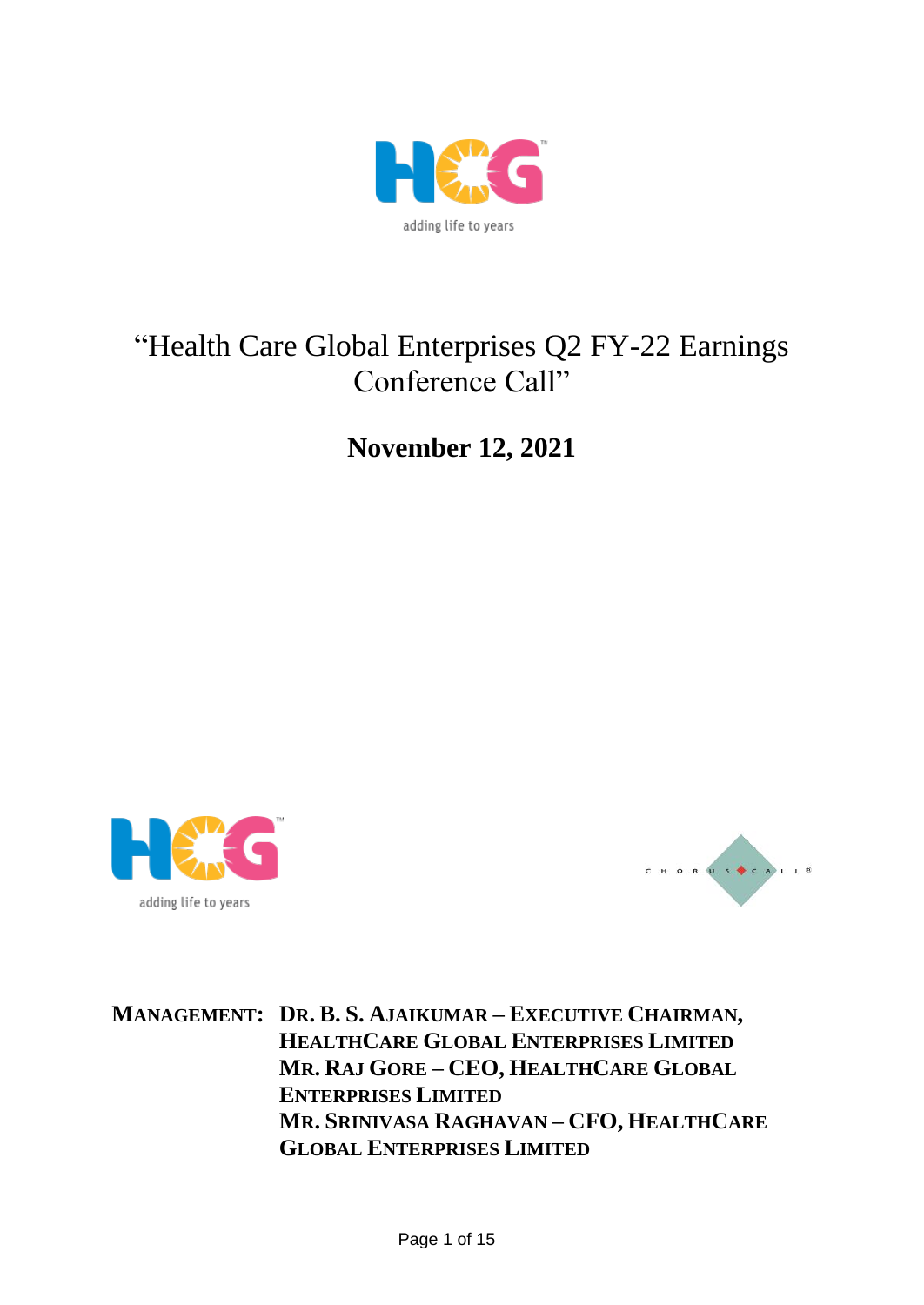

**Moderator:** Good morning, ladies and gentlemen and welcome to the Healthcare Global Enterprises Q2 FY22 Earnings Conference Call. As a reminder all participant lines will be in the listen-only mode and there will be an opportunity for you to ask questions after the presentation concludes. Should you need assistance during the conference call please signal an operator by pressing '\*' then '0' on your touchtone phone. Please note that this conference is being recorded. I now hand the conference over to Mr. Diwakar Pingle from Christensen Advisory. Thank you and over to you sir.

- **Diwakar Pingle:** Thank you so much Lizann. Good morning and a warm welcome to all the participants to the Healthcare Global Enterprises Q2 FY22 earnings conference call. Today we have with us Dr. B.S. Ajaikumar – Executive Chairman, Mr. Raj Gore - Chief Executive Officer and Mr. Srinivasa Raghavan – Chief Financial Officer of HCG Enterprises along with the top management members to share the highlights of business and financials. Please note that we have uploaded earnings update presentation to the stock exchanges and also shared the same through our mailers. In case anyone has not received it please reach out to us and we'll be happy to send the presentation over to you. Without further ado I will now handover the call to Dr. B. S. Ajaikumar.
- **B. S. Ajaikumar:** Thank you Diwakar. Good morning to everyone and a warm welcome to all the participants. I'm glad to note that the specter of COVID is behind us as of now. We can now move ahead with the greatest sense of optimism.

At HCG we believe in patient centric care and focus and accessible oncological services, advanced treatments and high-quality care and outcomes. Over the years we have emerged as a responsible brand earning the trust of thousands of patients and admiration of the community. Our focus on advanced technology, our ability to deliver exceptional clinical outcomes and team of dedicated specialist equipped with us, capabilities of further oncology care continuum while emerging as the pioneer and leader in oncology. The company has turned in industry leading revenue growth this quarter which is also backed by improving profitability, especially among the new centers that are not yet reach the mature stage of operations.

The growth opportunities ahead of us in the domestic business is quite strong and we are also seeing turnaround in number of international patients visiting our center with easing of the travel restrictions. As mentioned about Milann, our fertility center which has performed very well with the growth of 57% on the YOY basis on the back of new leadership team under Shailesh Guntu, aided by our focus on digital outreach which is delivering us the desired results.

Overall HCG under the dynamic leadership of Raj Gore, our CEO is positioned very uniquely with strong pipeline as well as deleveraged balance sheet to deliver superior growth and profitability. But with a clear focus on tangible outcome for all of our stakeholders, most important of which are our patients for whom positive outcomes in the disease is the best result. I would now like to hand over the call to Mr. Raj Gore for his prepared remarks.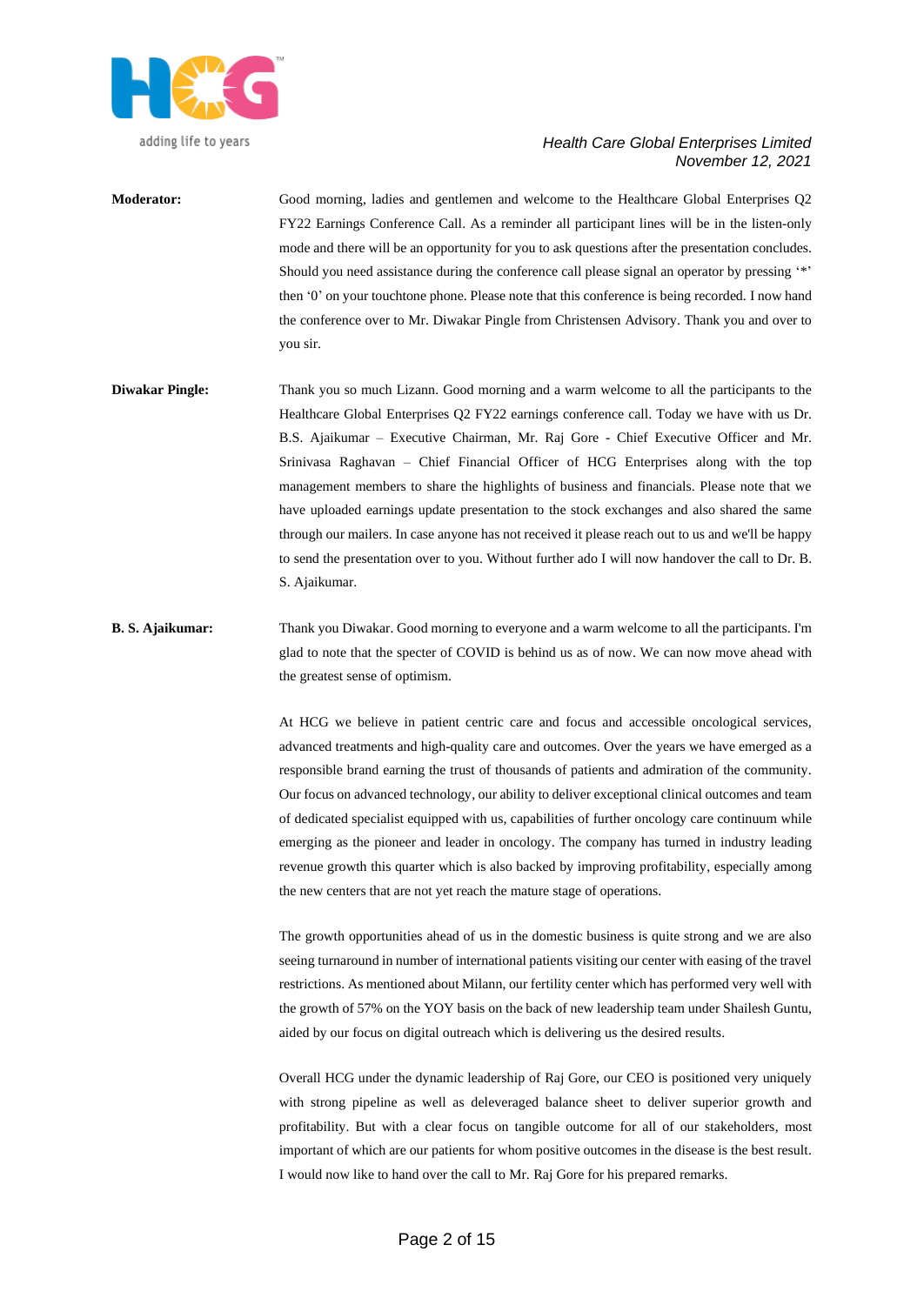

**Raj Gore:** Thank you Dr. Ajai for being the inspiration and guide to all of us at HCG. A very warm welcome to all the participants and good to be speaking to you again. We continued with the momentum that we had built up in the first quarter of this fiscal with a strong performance across all operating matrices in the current quarter. We delivered our highest revenue and EBITDA for any quarter ever in our history. I would like to highlight that over the last three quarters we have consistently reported our highest ever revenue. What is heartening is that the Q2 core revenue excluding COVID and vaccination business is also the highest ever recorded in our history. The growth in revenue has also been matched by corresponding growth in profitability margin. We closed the second quarter with our highest ever EBITDA at Rs. 65 crores with 1.6% margin expansion over the previous quarter. This is also the first quarter after 13 quarters where our PAT is back in positive territory. A direct impact of this improving financials has been the generation of free cash flow over the last two quarters. The result showcases our entire team's focus on driving growth and operational efficiencies which we are confident of continuing in the quarters to come. I would now like Srini, our CFO to go over the key financial highlights.

**Srinivasa Raghavan:** Thank you very much Raj and very good morning, everyone. The highlights for quarter ended September 30<sup>th</sup> 2021; consolidated revenue was INR 3,520 million as compared to INR 2,479 million in the corresponding quarter of the previous year, reflecting a YOY growth of 42%. Consolidated EBITDA was INR 650 million as compared to INR 340 million in the corresponding quarter of the previous year, a growth of 91% year-on-year and 19% quarter-onquarter. Consolidated operating EBITDA was INR 670 million compared to INR 300 million in the corresponding quarter of the previous year, a growth of 106% year-on-year and 20% quarteron-quarter. Operating EBITDA for the existing centers was INR 598 million, a growth of 109% year-on-year and 13% quarter-on-quarter, reflecting an operating EBITDA margin of 21.9%. Operating profit for new centers was INR 19 million as compared to a loss of INR 29 million in the corresponding quarter of the previous year and the loss of 19 million in the previous quarter. Consolidated PAT was a gain of INR 1,018 million, as compared to loss of INR 223 million in the corresponding quarter of the previous year.

> I will now request your attention to slide #32; Q2 revenue grew by 42% year-on-year. HCG centers grew by 41% and Milann centers by 57%. Q2 operating EBITDA existing centers INR 598 million, 21.9% margin versus 16.7% margin in Q2 FY21. New centers witnessed a profit of INR 19 million versus loss of INR 29 million in Q2 FY21.

> I would like to draw your attention to slide #33 of the presentation; the revenue split for our businesses is 95% contribution by HCG centers and 5% by Milann Fertility centers. Within HCG centers Karnataka contribution to the revenue is 34%, followed by Western India comprising of Gujarat at 26% and Maharashtra at 19% followed by East India 9%, Andhra Pradesh 8% and Tamil Nadu 8% and North India contributing to 2%.

> I would now like to draw your attention to slide #34 of the presentation; strong growth in revenue continues across centers in second quarter of FY22. South Mumbai delivered 286% year-on-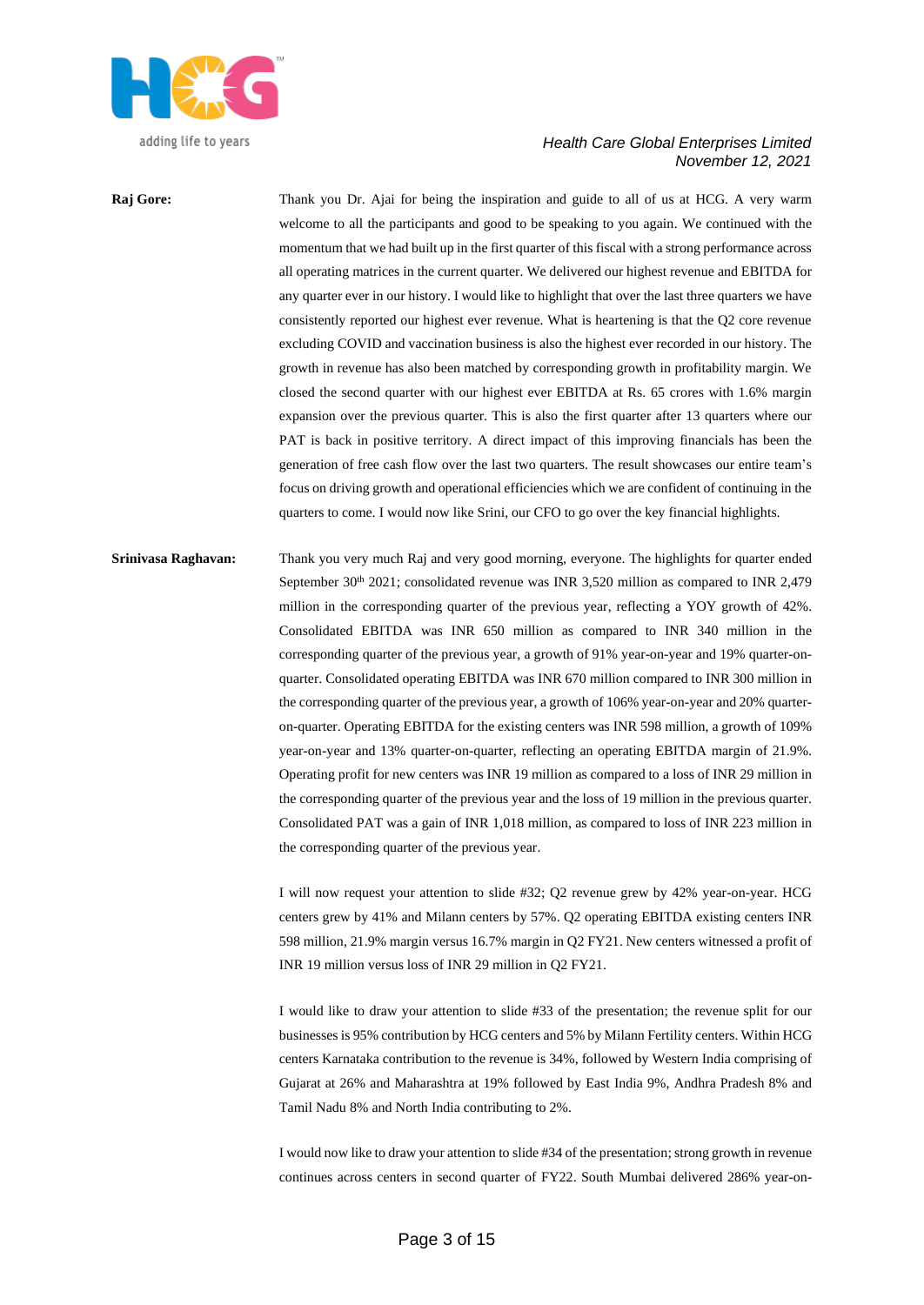

year growth, Nagpur delivered 118% year-on-year growth, Borivali delivered 105% year-onyear growth and Jaipur delivered 77% year-on-year growth. Revenue from new centers of INR 750 million in Quarter 2 full year '22 versus INR 478 million in Quarter 1 in FY21 which is a growth of 56.7% year-on-year basis. The existing centers revenue growth of 37.3% in Quarter 2 of FY22 on a YOY basis.

I would now like to draw your attention to slide #35 of the presentation; increase in average occupancy rate in Quarter 2 FY22 YOY basis of 53.3% versus 49.8% at a consolidated level. For existing centers occupancy rate was 50.3% versus 46.9% corresponding quarter of last year. Increase in existing center ARPOB in Quarter 2 FY22 was INR 38,345 versus INR 30,904 which is a 23.8% growth. Existing centers operating EBITDA margin increased by 370 bps to 20.3% in Q2 FY22 from 16.5% EBITDA margin in Q2 FY21.

Looking at key geographies in slide#36 in Karnataka region; our centers of excellence performance in Q2 with revenue growth of 51.9% year-on-year ARPOB was Rs 58,000 versus Rs 45,000 in the corresponding quarter last year and 26.3% operating EBITDA margin. With respect to Gujarat region, we had a strong revenue growth in Q2 FY22 on a YOY basis with oncology revenue growing by 38.2% and the multispecialty revenue was almost flat. With respect to Maharashtra region new centers grew by 128.6% YOY and 56.8% QOQ. South Mumbai revenue continues to grow primarily driven by CK revenue, Borivali radiation and surgical revenue grew by 30% and 39% respectively year-on-year. For East India existing center revenue grew by 53.6% year-on-year and expansion of revenue at new centers by 25.4% yearon-year. Cuttack is leading the regional revenue growth driven by radiation and PET cases. In Andhra Pradesh we've witnessed strong revenue growth across the region. Vizag delivered revenue growth of 47.5% year-over-year.

Coming to slide #37 covering key highlights of Milann Fertility business; Milann demonstrated good recovery in Q2 FY22 across all metrics. New centers revenue grew by 77.8% YOY. There was a big improvement in digital traction as a result of continued efforts and our digital campaigns and with continued focus on strengthening clinical talent across Milann. Looking to consolidate and focus on market leadership in Bangalore and scaling up North India centers in near term for Milann going forward.

I would like to draw your attention to slide #38; with respect to the CAPEX table, we have implemented judicious control measures with respect to both routine and growth CAPEX with most of our expansion completed. Total CAPEX for H1 FY22 was INR 183 million which was largely with respect to the HCG centers. With respect to the net debt as on September  $30<sup>th</sup>$ , net debt was INR 2,268 million which is a huge reduction compared to previous quarter. I would now like to hand over the call back to Diwakar please.

**Diwakar Pingle:** Thank you Srini. Lizann now you can open the session for Q&A please.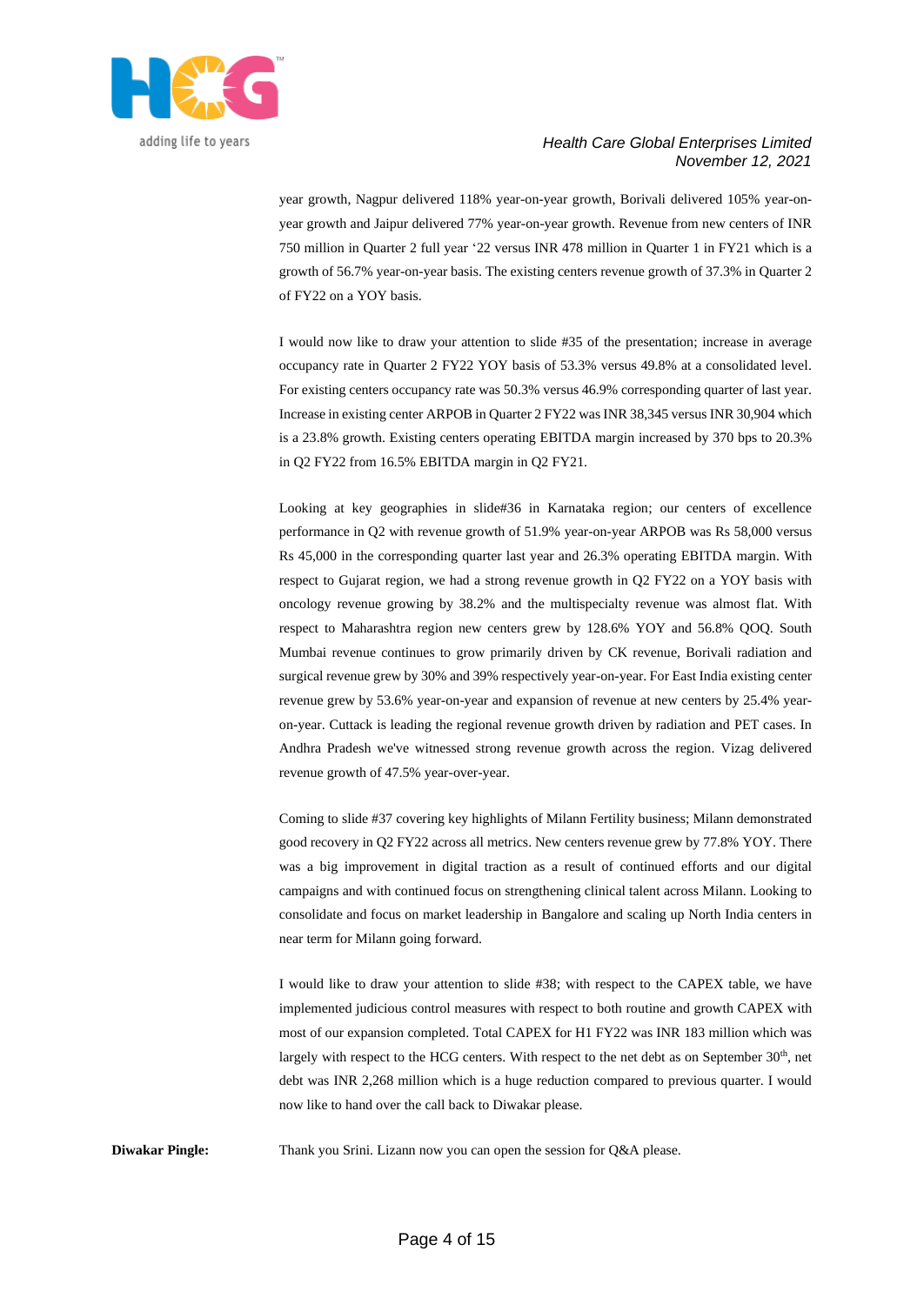

|                        | The first question is in the line of Aditya Khemka from Incred AMC.                                                                                                                                                                                                                                                                                                                                                                                                                                                                                                                                                 |
|------------------------|---------------------------------------------------------------------------------------------------------------------------------------------------------------------------------------------------------------------------------------------------------------------------------------------------------------------------------------------------------------------------------------------------------------------------------------------------------------------------------------------------------------------------------------------------------------------------------------------------------------------|
| <b>Aditya Khemka:</b>  | A question on the net debt. So as per slide #38, our net debt has come down from June '21 to<br>September '21 from Rs 63 crores now to Rs 37 crores. So, I just wanted to check with you, does<br>this imply that our free cash flow for the quarter was around Rs 26 crores? Is that the right way<br>of looking at it?                                                                                                                                                                                                                                                                                            |
| Srinivasa Raghavan:    | If you see the net debt, if I go back to the net debt slide; our debt has come down. It has come<br>down from Rs 294 crores to Rs 226 crores which is you are looking at the net debt from a new<br>center perspective which is come to Rs 374 crores from Rs 632 crores earlier. To answer your<br>question the net debt has come down by close to about Rs 70 crores contributed by two things,<br>one is yes, we have generated free cash flow in the quarter and two because of the Strand<br>transaction that had happened we have bought some cashflow in which has contributed to the<br>net debt reduction. |
| <b>Aditya Khemka:</b>  | So out of the Rs 70 crores of total free cashflow how much came from Strand and how much<br>came from operations?                                                                                                                                                                                                                                                                                                                                                                                                                                                                                                   |
| Srinivasa Raghavan:    | To give a broad perspective, free flow will be to the tune of about Rs 8 to 10 crores and the<br>balance would be from the Strand transaction.                                                                                                                                                                                                                                                                                                                                                                                                                                                                      |
| <b>Aditya Khemka:</b>  | Secondly, on the Milann now that the procedures are back and discretionary operations are<br>happening, where are we on the utilization of our Milann facility?                                                                                                                                                                                                                                                                                                                                                                                                                                                     |
| Srinivasa Raghavan:    | Milann utilization has significantly improved as we know.                                                                                                                                                                                                                                                                                                                                                                                                                                                                                                                                                           |
| <b>Shailesh Guntu:</b> | Currently we are at an utilization of close to 55% to 60%. I think there is a potential upside by<br>$Q3$ and $Q4$ .                                                                                                                                                                                                                                                                                                                                                                                                                                                                                                |
| <b>Aditya Khemka:</b>  | And in terms of the new centers overall for HCG, all your regional new centers combined what<br>is our EBITDA of the new centers in terms of margins?                                                                                                                                                                                                                                                                                                                                                                                                                                                               |
| Srinivasa Raghavan:    | If we go back to the slides to slides, I will draw reference to the slides so that you can so as far<br>as we refer to slide #32, where we have very clearly called out, new centers.                                                                                                                                                                                                                                                                                                                                                                                                                               |
| <b>Aditya Khemka:</b>  | So, its breakeven, new center                                                                                                                                                                                                                                                                                                                                                                                                                                                                                                                                                                                       |
| Srinivasa Raghavan:    | New centers have delivered Rs 1.9 crores of profitability on a Q2 basis compared to a loss in the<br>previous quarter. That trajectory will continue in the future as well. That is the answer to your<br>question.                                                                                                                                                                                                                                                                                                                                                                                                 |

**Moderator:** Thank you. Ladies and gentlemen, we will now begin with the question-and-answer session.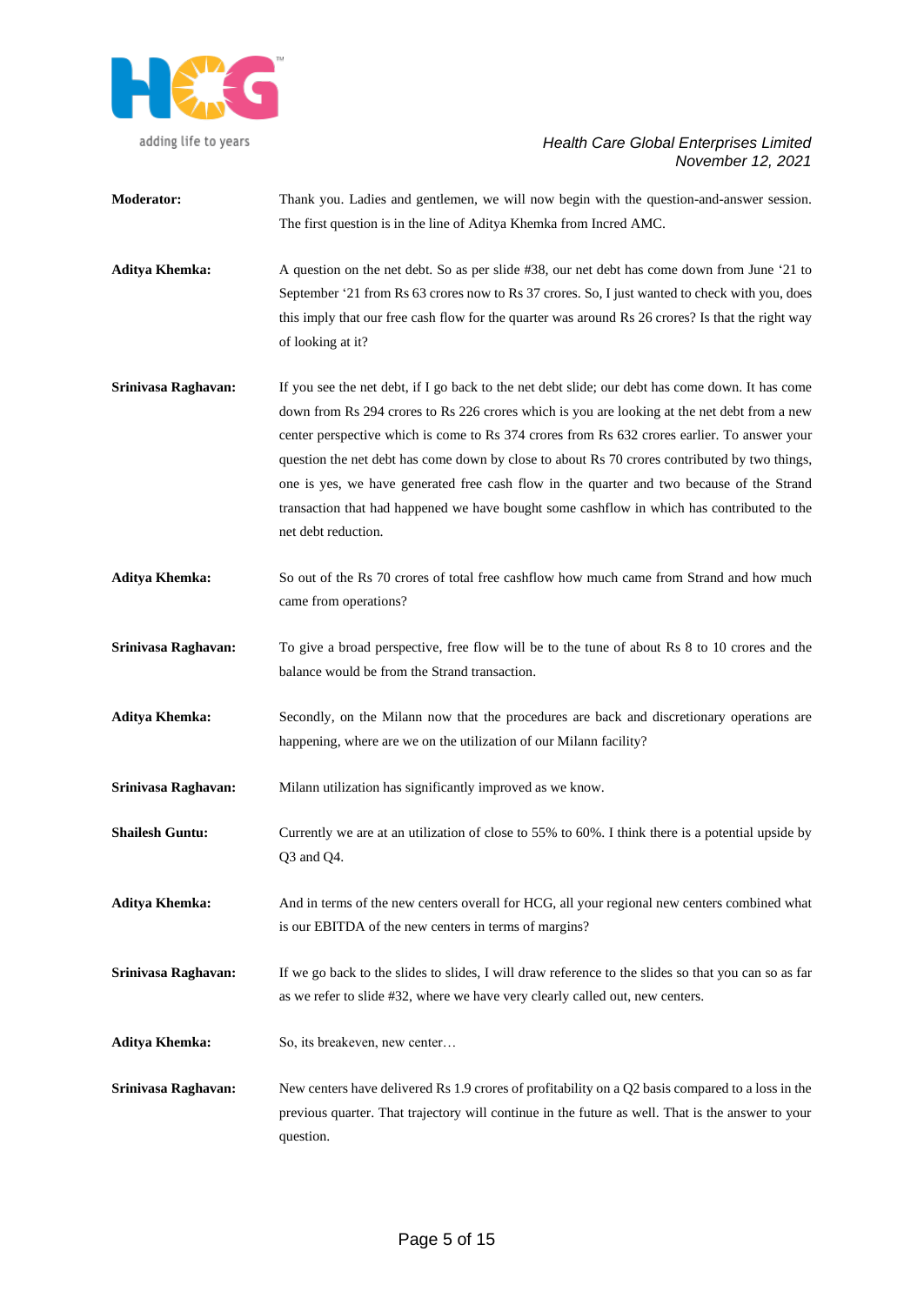

- **Aditya Khemka:** And a question for Dr. Ajai. Dr. Ajai our understanding with the Strand divestment, that we retain some of the capabilities, are those agreements now in place with Strand as to how we operate without them in our labs, how do we operate our labs?
- **B. S. Ajaikumar:** Aditya what has happened is as I said before, in a cashless transaction we had given our labs and our clinical trial to the Strand 4 years ago, 3.5 years ago. All of it has come back to us. Now one of the good things is our vet lab capability is also quite enhanced and our biorepository has also come back to us. Only thing is we collaborate with them in the bio repository, the vet lab part we collaborate with them in the bioinformatics for which they are known, Strand. It is a collaborative effort but essentially all our labs, all our capability in an enhanced way have come back to us. We believe genomic as we know driven is the future, so we are driving that very significantly and we see significant growth opportunity in our lab itself as we move forward.
- Aditya Khemka: One last question, on the current quarter's revenue of Rs 335 crores at a consol level, how much was driven by vaccination? What is the vaccination revenue this quarter and what is the outlook on that? I know vaccinations are going down as most of the population gets vaccinated. So just wanted your perspective on that.
- **Raj Gore:** The vaccination revenue was about 7% of our top line in Q2 which is about Rs 25 Cr.
- **Srinivasa Raghavan:** Going forward we don't see much revenue from the vaccination. It will decrease significantly.
- **Moderator:** The next question is in the line of Shyam Srinivasan from Goldman Sachs.
- **Shyam Srinivasan:** Just the first one is on the center for excellence and the Karnataka geography. We've seen ARPOB at least in your COE reach Rs 58,000. This was Rs 51,000 I remember last quarter. So just want to understand some of the drivers of this, if international patients back in that facility. I remember historically it used to be 20% contribution but if you can help us understand what are the drivers of this ARPOB increase?
- **B.** S. Ajaikumar: The main driver is been, I know as we have made a statement in spite of international not being there, we have grown, particularly our domestic market has grown significantly in the last quarter. One of the most important things for the ARPOB to grow has been the fact that our high-end work has increased like robotic surgery hit all-time high for us as well as CyberKnife. These are the contributors for our ARPOB and as our international picks up going forward this can even increase. But one of the things Shyam, we are known for is we take care of very advanced and recurrent tumors because of that we see lot of complicated cases who require complicated procedures and that is a reason we are seeing enhanced CyberKnife and robotic surgeries. This is likely to continue as we move forward.
- **Shyam Srinivasan:** Dr. Ajai just following up here, is there an element of pent-up demand or you think you just made a statement that it could sustain? So, I'm just trying to disaggregate what could be multiple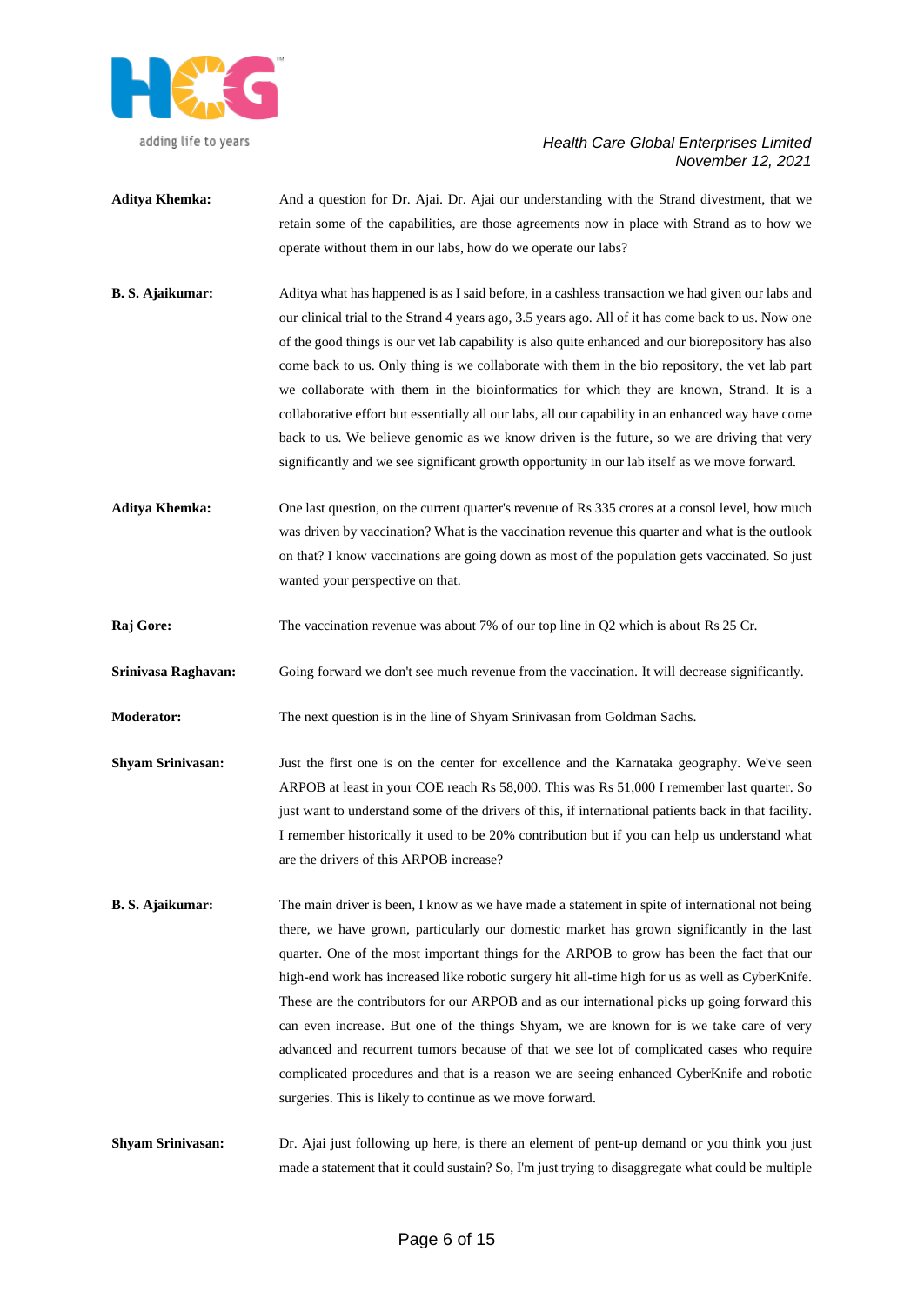

procedures coming together this quarter but may not recur, the volume of some of these complicated procedures?

- **B. S. Ajaikumar:** This is a question we have internally discussed also, but what we have found is the internal work we have done shows, this is a probably a sustainable model. In the first few months. We thought it could be pent up post COVID but we don't think so now because it has sustained month on month that is grown. One of the things is, we have now very high-end caliber of doctors. For example, you take head and neck, we have a large team and we draw a head and neck patients now across from India because of the large team. We are now doing the robotic surgery in head and neck which is sustainable. Similarly for certain liver cancer we are now doing significant robotic work and high-end work, also in of course in a urological cancer we have hit large numbers in the last few. So, this model based on our internal assessment, it looks like it is a sustainable model. Particularly in the international patients coming in, in the next quarter or two it can only increase. Other thing I forgot. Yes, our bone marrow transplant is increasing significantly month-on-month. That is also going to add to the ARPOB.
- **Shyam Srinivasan:** Dr. Ajai, the data point on international contribution and Karnataka or COE whichever you disclosed this quarter, is it like less than 5%?
- **B. S. Ajaikumar:** Right now, it is about less much less than 5%, maybe even 2%.
- **Raj Gore:** We are still below 50% of pre COVID level in terms of international business. We see as things get normalized going forward that's an additional upside we are expecting.
- **Shyam Srinivasan:** Second question is on the margins then, 26% in COE, we have seen your existing centers which 22%. If Dr. Ajai, Srini, Raj anybody if you can give us some outlook on how should we look at the margin trajectory going forward?
- **Raj Gore:** So, look I mean the spread that you see is about 12.5% to 23%. Our new centers have just broken even. As new centers ramp up, we feel that our aggregate margins will continue to grow. In addition, I think international business as I just mentioned it just to less than 50% of our prepandemic level. I think as we strengthen our go to market efforts in new centers as well existing centers, we feel that we will continue to maintain and increase our margins. If you see last 2-3 quarters, on all accounts we've expanded our margin, at aggregate level, at existing center level, at new center level and we just feel that we'll continue that momentum going forward.
- **Shyam Srinivasan:** Raj just to understand when we have these new centers, maybe we may not reach the same margin profile like existing centers or you think is there some outlook on new centers? What is the target margin profile with these could reach?
- **Raj Gore:** So, we just reported that new center has a bucket, we've just broken even and just got into a first time into a positive territory. You can see the upside of in existing centers are about 22% odd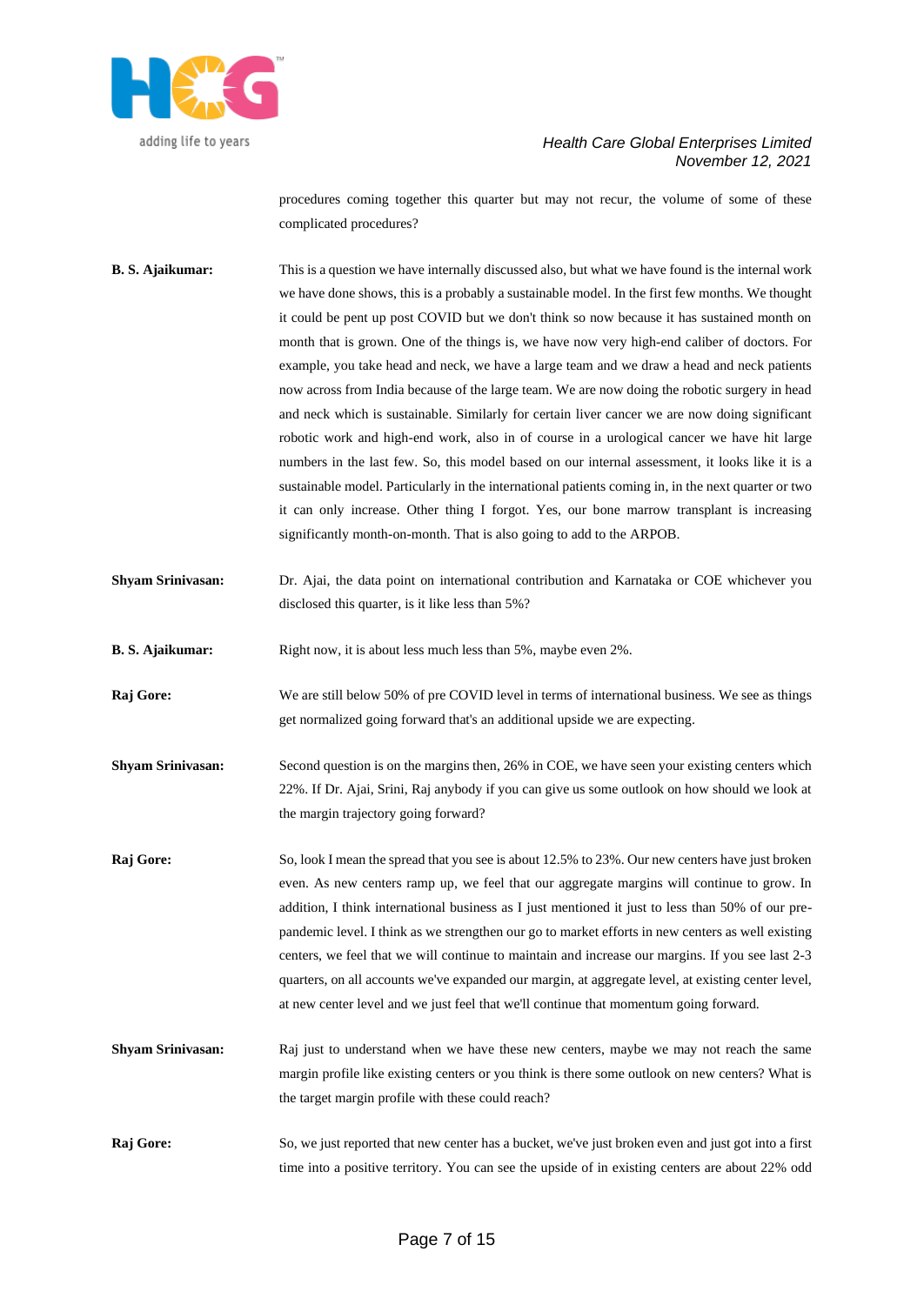

and our COE is at  $(+26%)$ . The model is same, the potential is same, so we feel that with strong fundamentals there's no reason why we shouldn't be able to drive the margin expansion in new centers to the similar level.

**Moderator:** The next question is from the line Kaustubh Pawaskar from Sharekhan by BNP Paribas.

**Kaustubh Pawaskar:** I have a question on the Andhra Pradesh region, the occupancies are down on year-on-year basis, any particular reason for this?

**Raj Gore:** If you look at footnote #6, we are excluding occupancy of government sponsored radiation patients. Radiation patients usually are daycare patients but with our scheme agreements we suppose to provide them dormitory facilities which is not really a usual patient of bed occupancy. So, we've excluded that and that's the drop in Andhra Pradesh. I think previously last year were reporting including those dormitory patients. I think from next year onwards it will get normalized on a year-on-year comparison.

- **Kaustubh Pawaskar:** And on your core revenues as you said that this quarter the revenue contributions of that vaccination was 7%. So, excluding on like-to-like basis what would be your revenue growth?
- **B.** S. Ajaikumar: I think without the business as usual, without this 25 Cr vaccination, also this is our highest ever business as usual revenue.

**Srinivasa Raghavan:** It should be in the range of 15% growth compared to last year same quarter.

- **Kaustubh Pawaskar:** As you said that the international business would recover in the coming quarters, so vaccination obviously it will reduce over the period of time, the revenue contribution. But since international business is coming, so will that mitigate the impact or the revenue trajectory would be better than what it was in Quarter 2 considering the fact that international revenues would be coming back.
- **Srinivasa Raghavan:** Once the international business comes back our revenues should only improve. That way if we are looking at it one, it should more than compensate the vaccination revenue and not only that it should also help us in terms of improving our margins also.
- **Raj Gore:** Just would like to share the data point. Your previous question about business-as-usual year-onyear growth in Q2. That's about 31%. 15% is on a sequential quarter.

**Moderator:** The next question is in the line of Shantanu Basu from SMIFS Limited.

**Shantanu Basu:** Firstly, I would like to understand with respect to your Gujarat and Maharashtra clusters, the occupancies have dropped from 61% to 51% and ARPOBs have increased significantly. So is the increase in ARPOB due to the decreased occupancy, is that the case and the second question relating to this with respect to Andhra Pradesh, I don't see a much drop in your occupancy rates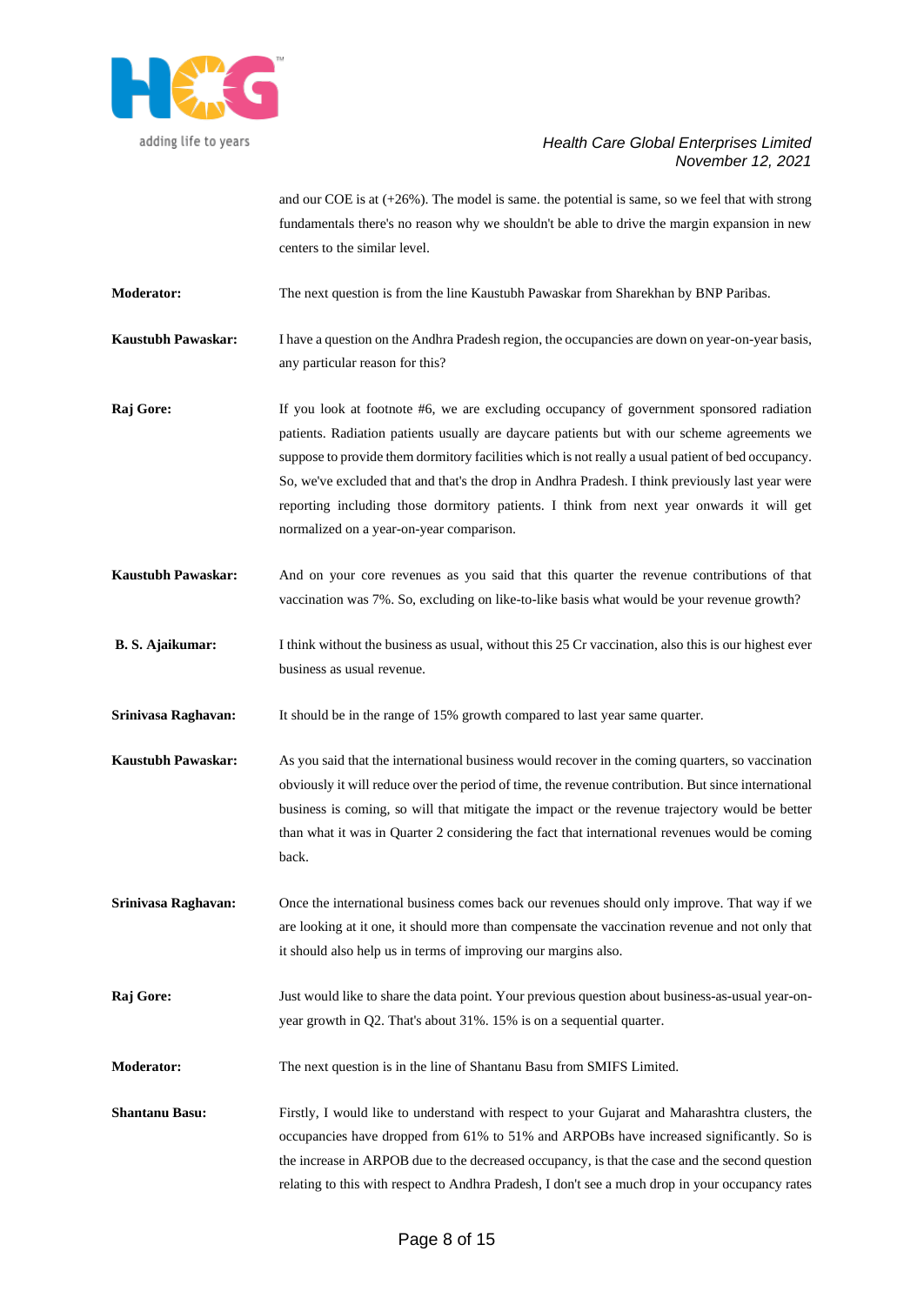

but the ARPOBs have improved significantly. What has been the driver for Andhra Pradesh? So that's my first question. My second question would be on your plans on Africa post your CVC buyout? My last question would be on the lab business. So, I missed on the collaboration part which doctor talked about. Want to know your plans on the lab business, how do you plan and how do you strategize to take it forward and what would be those collaborative arrangements?

- **Raj Gore:** So, let me take the Gujarat question first. As you know, most of our multi-specialty presence is in Gujarat and second quarter, last year was a COVID quarter and as you know COVID patients, the length of stay is more than a week up to 2 weeks. That's the difference this year that we have not had a similar number of COVID patients and therefore the drop in occupancy and increase in ARPOB.
- **Shantanu Basu:** No, I am talking sequentially. If I see your Gujarat occupancy now it's 50.8% whereas the last quarter it was 60.6%.
- **Raj Gore:** It's the same issue. Q1 this year was also COVID wave 2 and therefore we had more COVID patients admitted in our multi-specialty hospital in Gujarat.
- **B. S. Ajaikumar:** In Gujarat, we have three nearly multi-specialty hospital. Two of them were full with COVID cases, now we are we are not seeing that. So, that is why it has come by. It has kind of normalized, our normal occupancies in the 50s. Now coming to your next question of Africa, can I go to the next question?
- **Shantanu Basu:** What about Maharashtra? I asked about Maharashtra as well and also so the new ARPOB level and the new occupancy for Gujarat, shall I take this as a sustainable thing going forward?
- **B. S. Ajaikumar:** Yes.
- **Shantanu Basu:** And what about Maharashtra?

**Raj Gore:** So, Maharashtra ARPOB increase is led by Nagpur where we have had higher realization and sub-specialties in oncology and therefore the Maharashtra ARPOB is gone up this quarter.

**Shantanu Basu:** And Andhra?

**Raj Gore:** As I explained we have reclassified our occupancy excluding government scheme, patients who as per the agreement as supposed to stay where they don't need it, so they are not really otherwise we wouldn't admit radiation patients overnight. This year we are just normalizing that, reclassifying that and therefore year-on-year it looks drop but it's not really a drop. And therefore, the ARPOB is also going up. It's also baseline correction. Last year was a COVID year and some of the numbers like radiation and all which are high realization, lower length of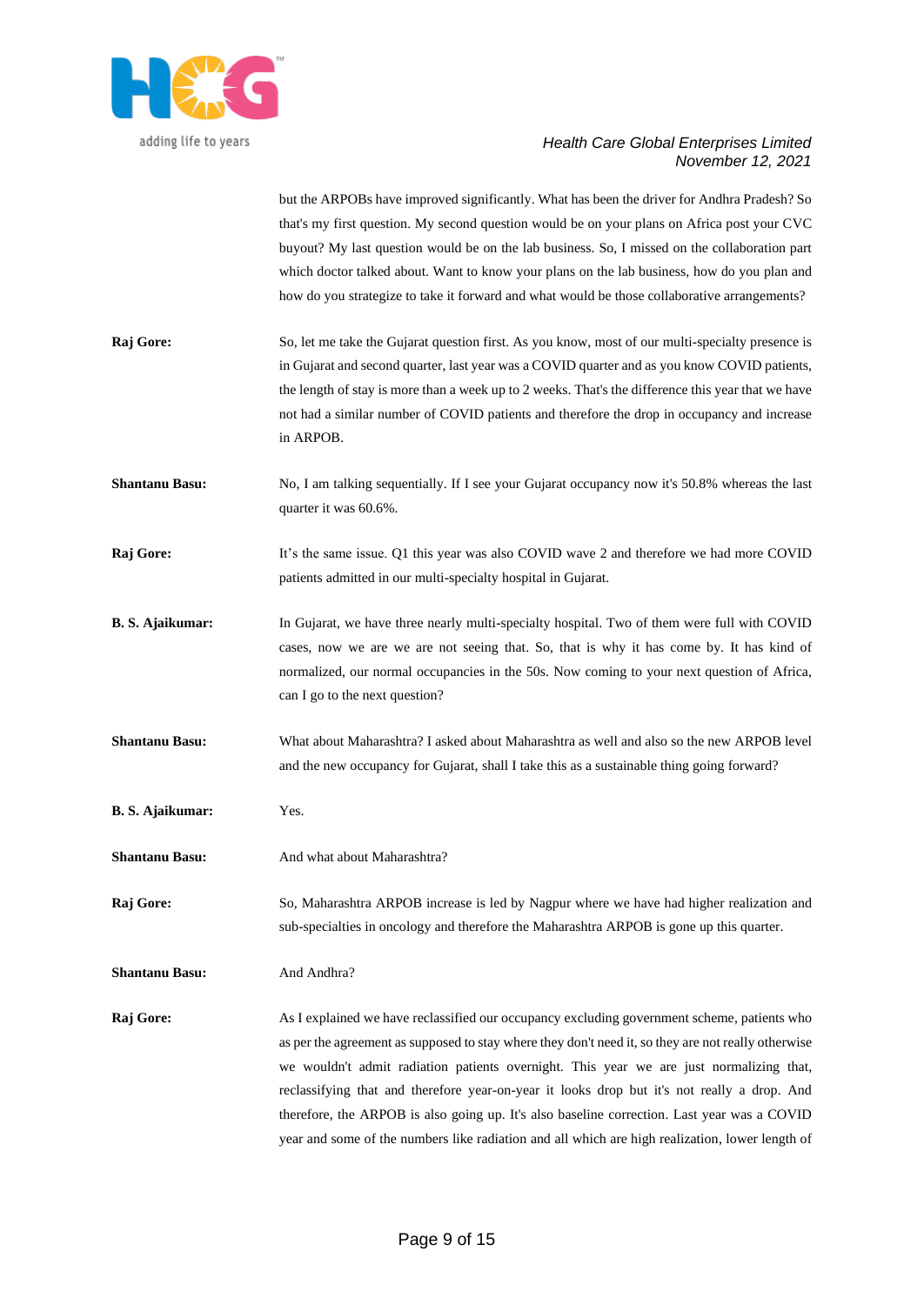

stay were lesser. Now that business is coming back and therefore that's the baseline correction of just getting the mix to pre-pandemic level.

**Shantanu Basu:** Now with regard to the Africa question please?

**B. S. Ajaikumar:** Regarding Africa, as you know that we had a partnership with CDC. Now we are complete owners of Africa. We have now in Nairobi we have expanded our department with new installation of linear accelerator. We are also got preliminary agreement was done in the past for a PET scan which we may install. Certain funding has already been done in the past for that. With this we are looking at our Nairobi Cancer Center to become a state-of-the-art center. Along with that we have peripheral clinics in several East African countries like Dar es Salaam and these things will only be there and it will enhance our presence in Africa once the COVID situation improves. So long-term plan, we are strategizing now. How are we going to look at East Africa as the primary area as well as Nigeria. So, with the CDC now no longer being partner we will re-strategize on our own to see where we should move forward. As once and this plan becomes fortified, of course we will share with our investor community. Any questions on Africa?

**Shantanu Basu:** I am asking on the lab business I mean. Now, what's your plan going forward and what about the collaboration management with Strand?

**B. S. Ajaikumar:** Lab business as we know that we got back our entire CRO with all the very well-trained human resources as well as our basic lab and the vet lab. This was so it was a great 3 year experience and we not only got some money which is about Rs 80 crores but we also got all the human resources who are well-trained and also equipments back. With this being now we will be oncology focused only. Our future growth in oncology will be very good and particularly since the future of oncology is in molecular diagnostics and in genomics and we are very well positioned. For example, we are the only ones in India with Illumina. We are partnered to do TSO 500 which is even better than the foundation medicine. We are expanding this, in going forward just to talk on a medical side. In the future we won't be talking about breast cancer or lung cancer. We will be talking about genomics specific cancer so, which is not organ specific genomic specific so if you fast forward next 5 to 8 years. So, HCG is very well positioned for the future. If somebody says the future, we say future is here now in HCG. That is how we are very well positioned. In fact, our clinics are now more and more genomic driven clinic and that is why we get good outcomes, very personalized medicine. So, this is a great opportunity, the lab coming back to us in a way for us to drive this and the bio-repository we have, will only enhance but we still collaborate with Strand in the bioinformatics division. There are various developments obviously artificial intelligence is playing a major role. We are looking at that so that we may be able to use artificial intelligence for bioinformatic information. This is how their technology is merging with us to enhance how we can deliver better care to the patients.

**Moderator:** The next question is in the line of Aditya Khemka from Incred AMC.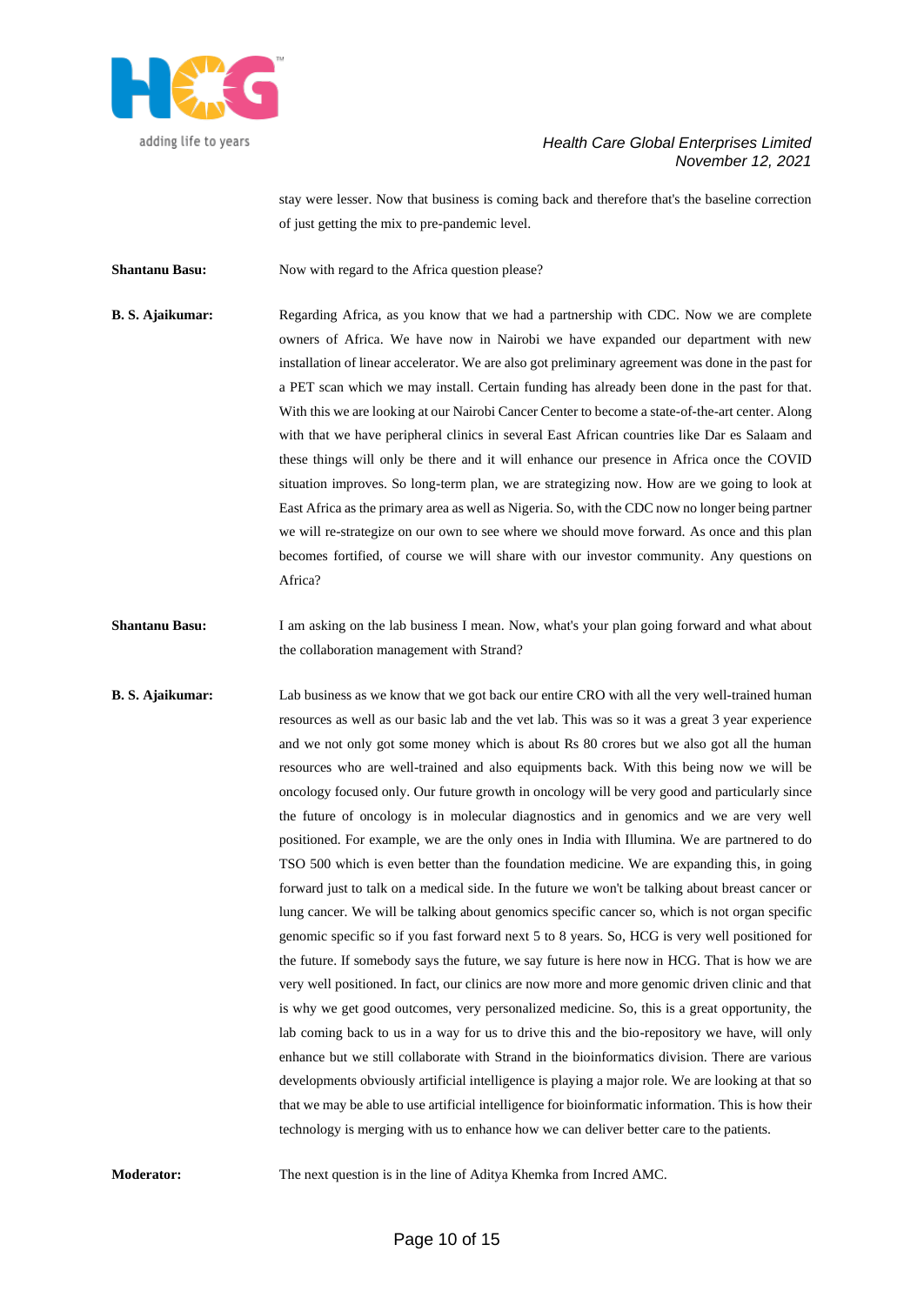

## **Aditya Khemka:** Dr. Ajai, Raj can you guys talk a bit about the new innovations happening in cancer care? I know Dr. Ajai speaks of genomics frequently and that is the new age diagnostic coming in. Also, personalized medicine in cancer seems to be picking up very fast in the Western world. How are you positioned on that side? And lastly in terms of the technology you use which is CyberKnife how does that compare to let's say a Proton therapy and other new kinds of innovations happening in the medical sector on the oncology care side?

**B. S. Ajaikumar:** Yes, it's a good question Aditya, thanks and definitely the technology is moving fast in oncology. There are several ways, one is what we call it the Metaverse the new terminology which is virtual. All over tumor boards now, even pre-COVID and particularly post-COVID have become virtual where we are able to conduct patients-by-patients virtual tumor boards with specialists in radiology, pathology and we are mastered the technique of tele-radiology, digital pathology and molecular diagnostics as I said. With all this, what going to happen in which is already happening in a matter of an hour, I will be able to deliver the advice to the patient which used to take weeks if not months in the past. This is one of the major developments which has happened in technology. Going forward, the world has become smaller. The patient could be in Nairobi or in Mumbai or Bangalore. We will get them the advice very quickly. This is going to enhance the presence of HCG globally. This is one and which is already in the works and all this digital pathology, there is specific advice by two pathologists signing off will become a norm. The second thing is in terms of delivery you asked about CyberKnife, CyberKnife has been around for a while. When you compare it to Proton why did we this is my pet project so I will explain to you. Proton therapy has been around since 1975. Because it is like a huge football team where proton is delivered very expensive. Over the period of time the proton has come down, the size of the proton. It became appealing but still costing like \$30-40 million. But when technology like CyberKnife came and we started accepting, it does interrupt fractional correction. Because of that it is equally precise and what is good about Proton, it doesn't treat normal tissue. CyberKnife is also delivering that but in a shorter period of time what we call as radio surgery which is more effective. So, because of this in a way CyberKnife has become more usage vise better indications have better, whereas proton indicators in the past have been only for mainly children to prevent second malignancies because we want to avoid exposure to normal tissue and CyberKnife in a way is achieving the same. Now there is MR-Linac which is coming into the field, we are also looking at that and in future what proton therapy may be looking at is a flash therapy which we feel will be could be the future. It may take another 5 to 8 years where a patient is in treatment only for seconds and the treatment is given. They know you want to give a mega dose in seconds without patient moving, so that could be the future. Also, that is what everybody is working on that even linear accelerator, soft proton and working on flash therapy, so that is where the technology headed. Of course, the robotic surgery is become more precise, that is another area of technology and medical oncology the technology is where we have moved in the research where from chemotherapy; no longer is chemotherapy being discovered invented because in the first 5 years because we were into targeted therapy. We use target therapy for blood cancer if you take, people used to live 9 months, 1 year, today they are living 6 to 8 years with advanced disease because the targeted therapy. This is where all things are moving and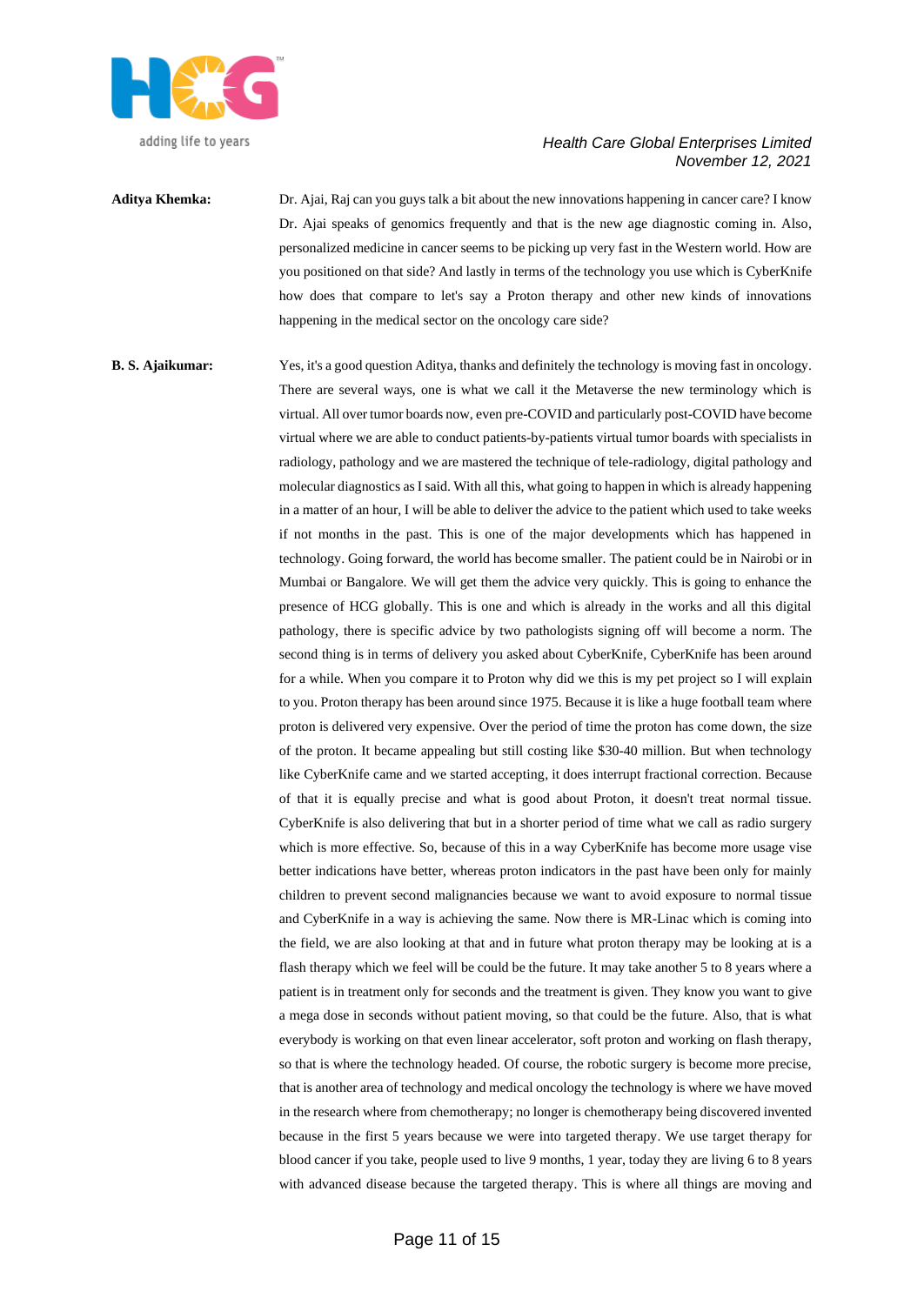

augmented reality where we have difficulty in Tier II cities, we can't perform surgery; the patient has to come or our expert has to go there. Recently we had a case where a patient had a big tumor in the neck, Tier II city, attached to the blood vessels, it only required expertise. So, our doctor from Bangalore had an ex-surgeon, his avatar was there helping the doctor in Tier II city to perform the surgery successfully. That is going to be a future where patients don't have to come. This will make it accessible and bring the costs down also for the patient and the family. We can perform in all kinds of surgery even in Tier II cities and helped the surgeons even in deciding what should be the course of action either for surgery or radiation. So the future is more and more becoming what you call it meta-verse that is where we are headed.

- **Aditya Khemka:** Secondly the talent has become a big issue in our medical industry and post COVID I understand that any talent has been a challenge and compensation has been a challenge for many employees. Can you talk about how that is playing out for your industry and your company, how are you ensuring retaining talent and hiring better talent and how is it going off for you?
- **B. S. Ajaikumar:** We have a model for a while which is really mature. Our doctor association is one of the lowest in the industry particularly the expert oncologist and also is trained; see I took the model from MD Anderson may train long time ago. MD Anderson never worried which doctors leave because we were a training school and that is what HCG is becoming. In fact, recently for something close to 20 fellowship programs we had 400 applicants not only in general the oncology but in very highly specialized fields like radiology intervention radiology for two posts we had 40 applicants. We are becoming known not only as a care provider, as training research academic, so attracting lots of talent. That is why even in physics for example we are training programs, so we don't have dearth of physics going into Tier II cities, so one of the ways we have overcome in doctor population is through these training programs where our own trainees will come highly trained and we retain them if you want or go elsewhere, they become our ambassadors.

Similarly, we are doing in nurse training program, nurse leadership program, oncology certified program. So, the two pillars apart from that administration and all in any Institute particularly in oncology or really the medical doctors and the paramedical including nurses. We are well positioned for the next decade or so with this kind of ongoing training program and certificate program. We are also starting in hospital administration very specific to oncology. So going forward and forward we will be doing more and more oncology specific training, so they become well trained and hopefully a lot of them will stay with us as we require. Even in Tier II Tier III cities they can go.

**Aditya Khemka:** Can you talk more about the outsourcing of healthcare services to other geographies. You spoke about this briefly about the virtual reality, augmented reality, using those technologies for your doctor to be present everywhere at the same point in time. India is the low-cost destination for healthcare and we see medical tourism today as evidence of that. Now with augmented reality, virtual reality becoming more of exercisable tool becoming more and more relevant. How is it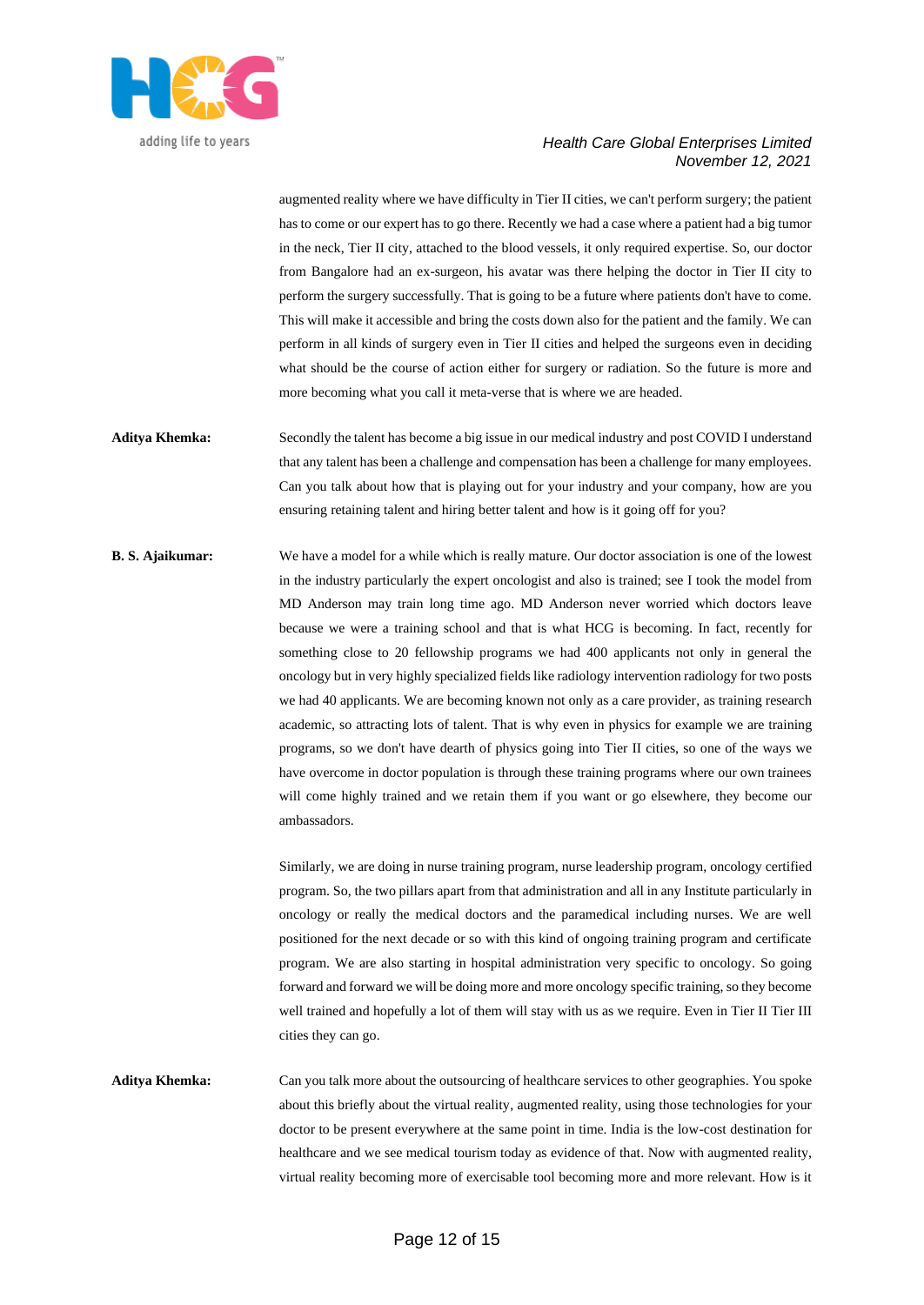

being there a platform that the company is developing inside? How do you in-licensing technology software that you can leverage to use augmented reality, virtual reality, robotics to your advantage and to outsource healthcare services to other countries with similar procedures are much more expensive?

**B. S. Ajaikumar:** Certainly not, right now it is in the very early stage. Once we perfect this augmented reality, we're actually working very closely with Microsoft on this and if we do that and that is the interest of Microsoft also suppose we partnered with them and do that. I think this will be a big blockbuster to say even go to the other emerging markets what you suggested to see if you don't have trained people our people can actually be avatar can be there. Now the avatar was in the past in a cartoon form. Now it is changing to the real human form of the people in the next few months. That will be a big addition. So, if you say Dr. Vishal Rao has to go actual Dr. Vishal Rao will be there in Nairobi. So, this will help us a lot not only saying how HCG is a leader and we know because of this we already have a big leadership position and it will only enhance that. Certainly, we can help this know most of these countries to develop this in a short period of time. As the leap frogging happens very fast in technology. Once we start doing it a leap frog very fast so this will happen.

> Another area with great interest technology is data collection. We are working with our other group peer collecting humongous amount of data in oncology for our patients whether it is neck or breast cancer. With this I think we will be able to offer a platform for the pharma companies and others to participate with that in future. In the past as India has been a laggard in data because we didn't have proper follow-up technology to do the follow-up. Today we have, so this will only help us. We are in the beginning of this big revolution I can say in oncology, the things will change rapidly in the next 5 to 10 years. Raj, you want to add something?

- **Raj Gore:** No, I think you covered everything.
- **Aditya Khemka:** I just needed couple of more details on the partnership with Microsoft. So while we are partnering with Microsoft, are we licensing software with them? Is it like a joint venture partnership where eventually you will share profits with them or is there to pay a fee for their software? Is there term-sheet signed between you two as to how long partnership will last and what are the terms? I mean I'm just trying to understand the contours of the partnership and how interested is Microsoft in helping you with this project?
- **B. S. Ajaikumar:** As far as we know this was like a pilot project for them also when they did the study for the first time, they said really in globally they have done and we have an agreement where we'll work with them in oncology. But we are going to how we obviously iterate it more and make sure we worked with them in a collaborative way as we move forward and they have expressed interest. So far in writing we have not done anything, we will certainly work with them. They see interest in us and we see because Microsoft from what I know is spending significant amount of funds for healthcare in this kind of vertical. So, if that is the case then there definitely that interest is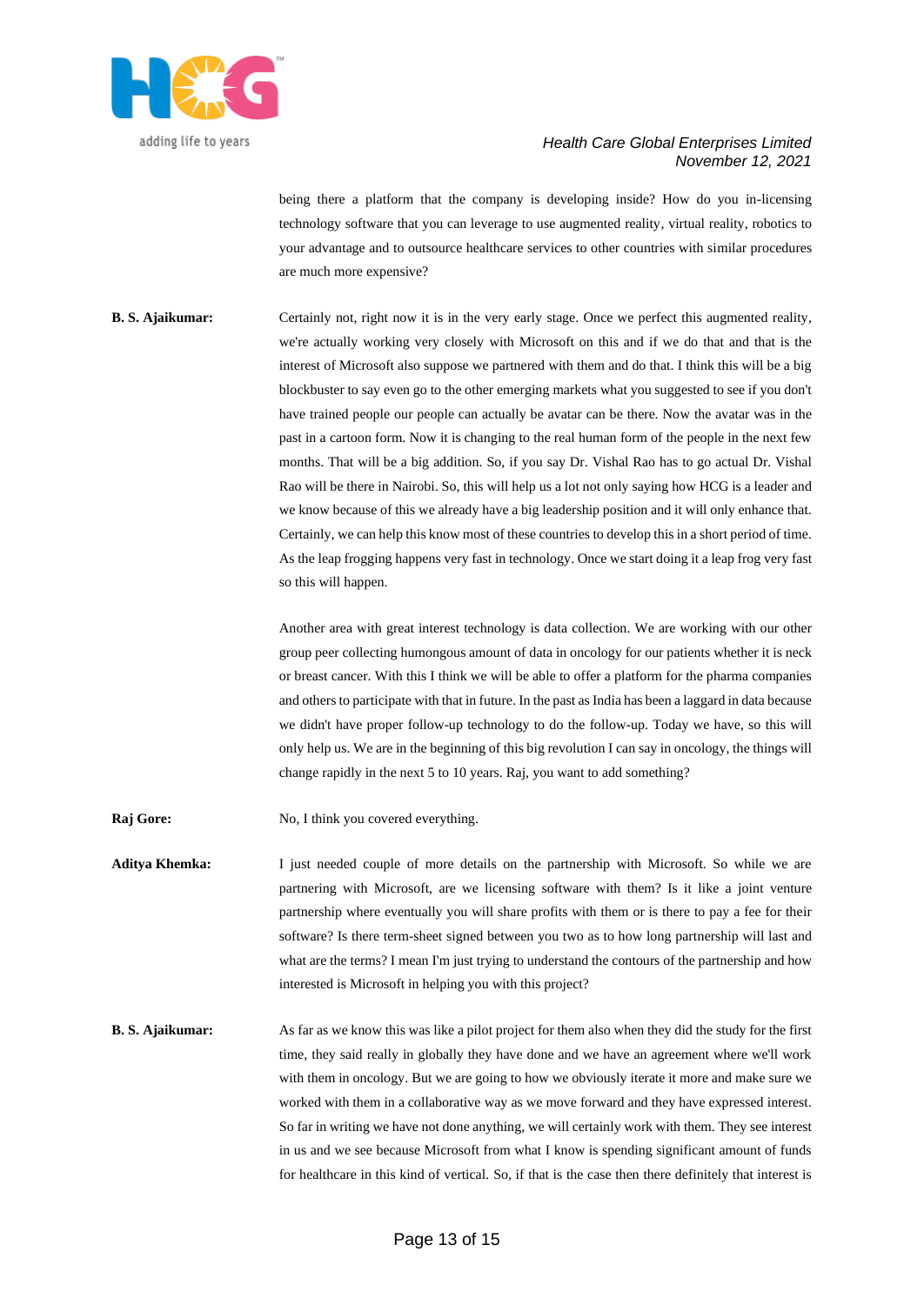

there because of the volume of oncology we have and they can showcase. This is where we are headed and once, we do something definitely will of course inform the investor community on that and we do see a bright future.

**Raj Gore:** We have existing partnerships, whether it's cloud, whether it's application and we are evaluating on a certain more areas whether it's CRM etc. So, we have an existing relationship but I think what technology firms look forward to, is how do they take these technologies and do a proof of concept with healthcare players and in oncology space that's where our stand comes in. So, lot of it is taking a concept, taking a technology and find real world applications to it. That's where I think this partnership potential is and we'll see how it goes. We feel there is a big potential and we would love to partner with technology firms to lead on the innovation front.

**Aditya Khemka:** But there is no exclusivity here, right? As a Microsoft's software is not going to be exclusive for you as oncology pair, they're free to go to other oncology place and you are free to go to other software providers other than Microsoft?

**Raj Gore:** Yes. I think that comes when you really have something that can be commercialized right. That will come into place, now we are open to partnering with anyone and everyone to push the boundaries.

**Aditya Khemka:** How far are we from our potential commercialization of such a platform in terms of timelines that, in months, weeks or years?

**B. S. Ajaikumar:** I think in 1 year commercialization means we have to define commercialization correctly.

**Aditya Khemka:** Or earning the first penny out of such a venture?

**B. S. Ajaikumar:** Go and do a procedure, we are more looking at a healthcare patient centric approach. When we go and do a surgery let us say in Cuttack with our experts in Bangalore avatar being there, that we subversive. We are to measure the success rate, how it is spreading out? So, it'll take us a year to know how it is playing out. Only after that we can say how are we going to commercialize it? Because it's like a pilot project, we have to do a pilot project first.

**Aditya Khemka:** In terms of the big-data that you spoke to obviously pharma companies will be very interested in oncology data targeting specific genes and creating personalized medicine as you said. I recall you guys had some sort of clinical research going inside when COVID was at its peak. Like you had a clinical program at your hospital, how is that vertical worked out for you and any plans you have on that vertical in terms of helping with clinical research? Can you talk a bit more about that?

**B. S. Ajaikumar:** Yes, in clinical research there are two types of clinical research. One is pharma company sponsored CRO and we are now centralizing the CRO working with some pharma companies